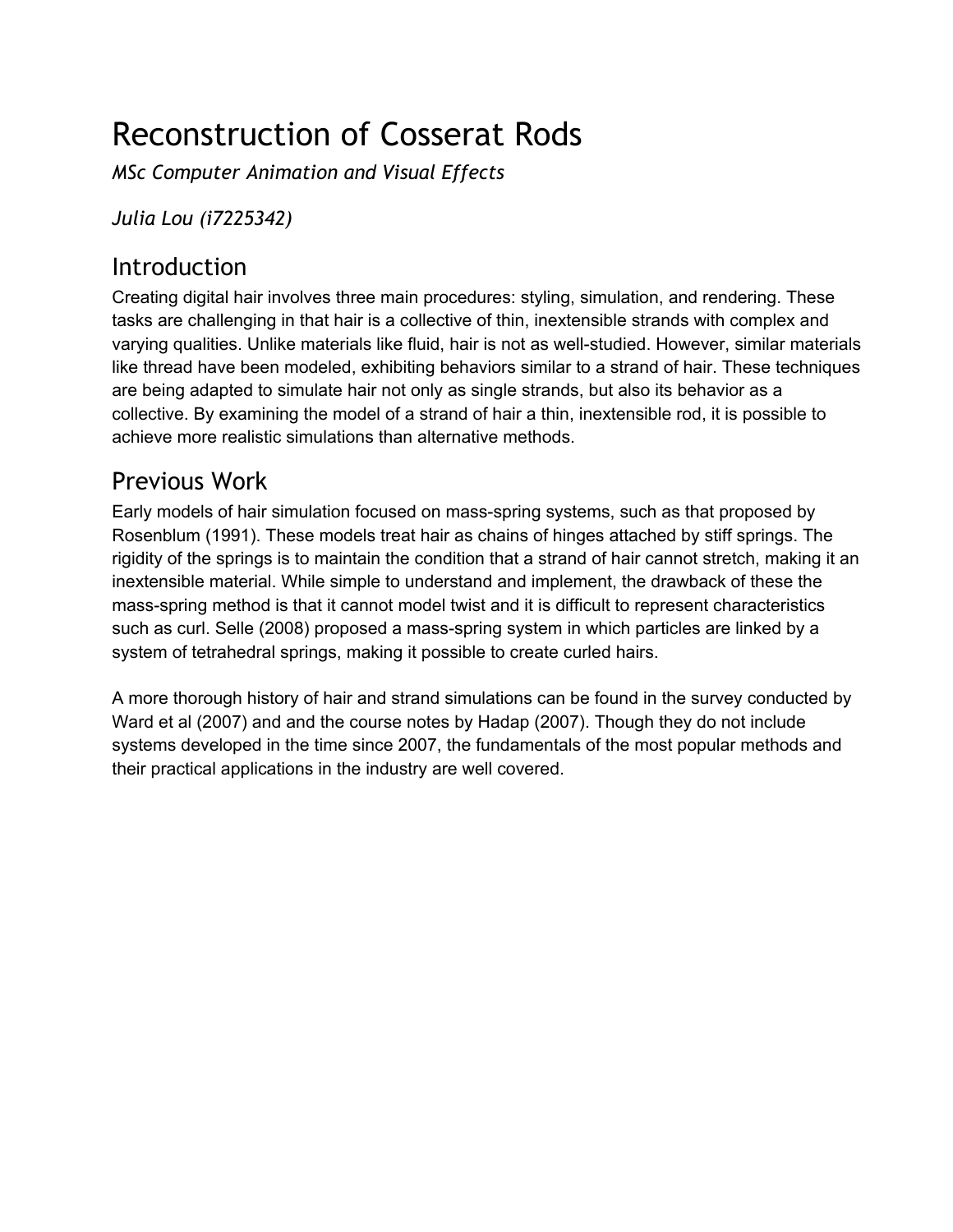

A Super-Helix with 5 segments

### Dynamic Super Helices Model

For the notation of symbols in the equations, scalars will be represented as italics *a* and vectors with an overhead line  $\overline{a}$ . Primes indicate spatial derivatives  $a' = \frac{9I}{\delta s}$ . δ*f*

#### **Cosserat Rods**

The cosserat model is a continuous model for a strand, which is an extremely thin material. Bergou (2008) demonstrated efficient ways of simulating such a material, as it compactly stores information about twist and bend.

#### **Reconstruction**

In the discretized model of Kirchhoff rods, the material curvatures for twist and bend represents its degrees of freedom. Since the rod  $s \in [0, L]$  is broken down into N segments, the rod has 3N degrees of freedom. These segments  $S_Q$  where  $Q(1 \leq Q \leq N)$  can be of different lengths, but for simplicity it is easier to make all segments the same length.

The generalized coordinates are stored in a 3N vector  $\overline{q(t)}$ , so that  $q_{i,0}(t)$  stores  $k_1, k_2, \ and \ k_0$  = τ and the material curvatures and twists can be explicitly expressed as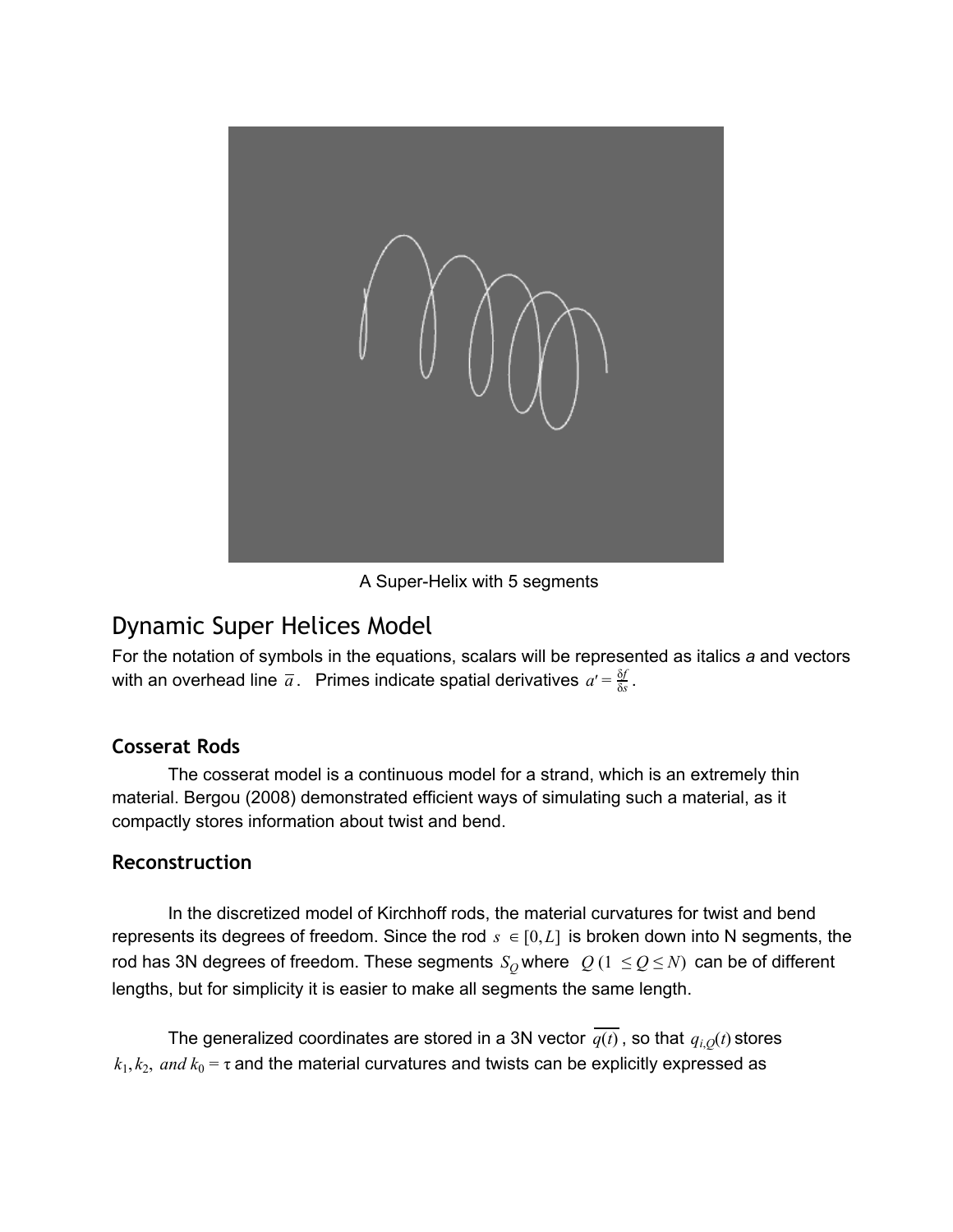$$
k_i(s,t) = \sum_{Q=1}^N q_{i,Q}(t) \, \chi_Q(t) \,,
$$

where  $\chi_O(t) = 1$  if  $s \in S_q$  and 0 otherwise (Bertails 2006).

From the generalized coordinates and the material frame, the strand at time t is reconstructed by integrating along  $\overline{n_0}$  as it is the tangent to the centreline *r* such that:

$$
\overline{r}(s,t) = \overline{n_0}(s,t)
$$

and  $\bar{r}'$  is the space derivative (Bertails, 2006). The beginning of the centreline  $\overline{r_0}$  is clamped to the starting position of the strand, which would be the vertex from which it is grown. Since the Darboux vector  $\overline{\Omega}$  is constant along each element as given by:

$$
\overline{\Omega'} = \sum_i k_i \overline{n_i} + \overline{\Omega} \times \overline{\Omega} = 0
$$

so we can use the Darboux vector of a segment Q in the reconstruction equations. For the equations we need  $\big|\overline{\Omega}\big|$  , the length of the Darboux vector, and  $\overline{\omega}$  =  $\overline{\Omega}$  /  $\big|\overline{\Omega}\big|$  , which is the unit vector aligned with the Darboux vector. We also need the vectors  $\overline{a}^{\parallel}$  parallel and  $\overline{a}^{\perp}$ perpendicular to  $\overline{\omega}$ , given by:

$$
\overline{a}^{\parallel} = (\overline{a} \cdot \overline{\omega})\overline{\omega}
$$

$$
\overline{a}^{\perp} = \overline{a} - \overline{a}^{\parallel}
$$

For the integration, the material frame rotates around  $\overline{\omega}$  at the constant rate of  $\Omega$  along the length of the curve. The angle is given by  $\,\overline{\Omega}(s - s^L_{\overline{Q}}).$  Then to reconstruct the material frames we use

$$
\overline{n_i}(s) = \overline{n} \, \frac{2 \mathbb{I}}{i, L} + \overline{n} \, \frac{Q_{\perp}}{i, L} cos(\, \overline{\Omega}(s - s_Q^L)) + \overline{\omega} \times \overline{n} \, \frac{Q_{\perp}}{i, L} sin(\overline{\Omega}(s - s_Q^L))
$$

for i=0,1,2. Since the curve is continuous,  $\overline{n} \frac{Q}{i} = \overline{n} \frac{S}{i}$ , or the material frame at the end of that  $\frac{Q}{i,L} = \overline{n} \, S_Q^L$ segment is equal to the material frame at the beginning of the next segment. Then we integrate over  $n_0(s)$  to get the centreline:

$$
\overline{r}(s\,)=\,\overline{r}\frac{\mathcal{Q}\Vert}{L}(s-s_Q^L)\,+\,\overline{n}\frac{\mathcal{Q}_\perp}{0,L}\frac{sin(\overline{\Omega}(s-s_Q^L))}{|\overline{\Omega}|}\,+\,\overline{\omega}\times\overline{n}\frac{\mathcal{Q}_\perp{}^{1-cos(\overline{\Omega}(s-s_Q^L))}}{0,L}
$$

Then the position of the centreline can be propogated as  $\overline{r}_{L}^{Q}$  = $\overline{r}(s_{Q}^{L})$ 

#### **Degenerate cases**

For some values of  $\tau$ ,  $k^1$ ,  $k^2$ , the hair behaves differently.

When  $\tau = 0$ , and  $k^1 \neq 0$  or  $k^2 \neq 0$  , the rod forms an arc of a circle. When  $k^1 = k^2 = 0$ , the rod forms a straight line, which is twisted if  $\tau \neq 0$  and untwisted if  $\tau = 0$ .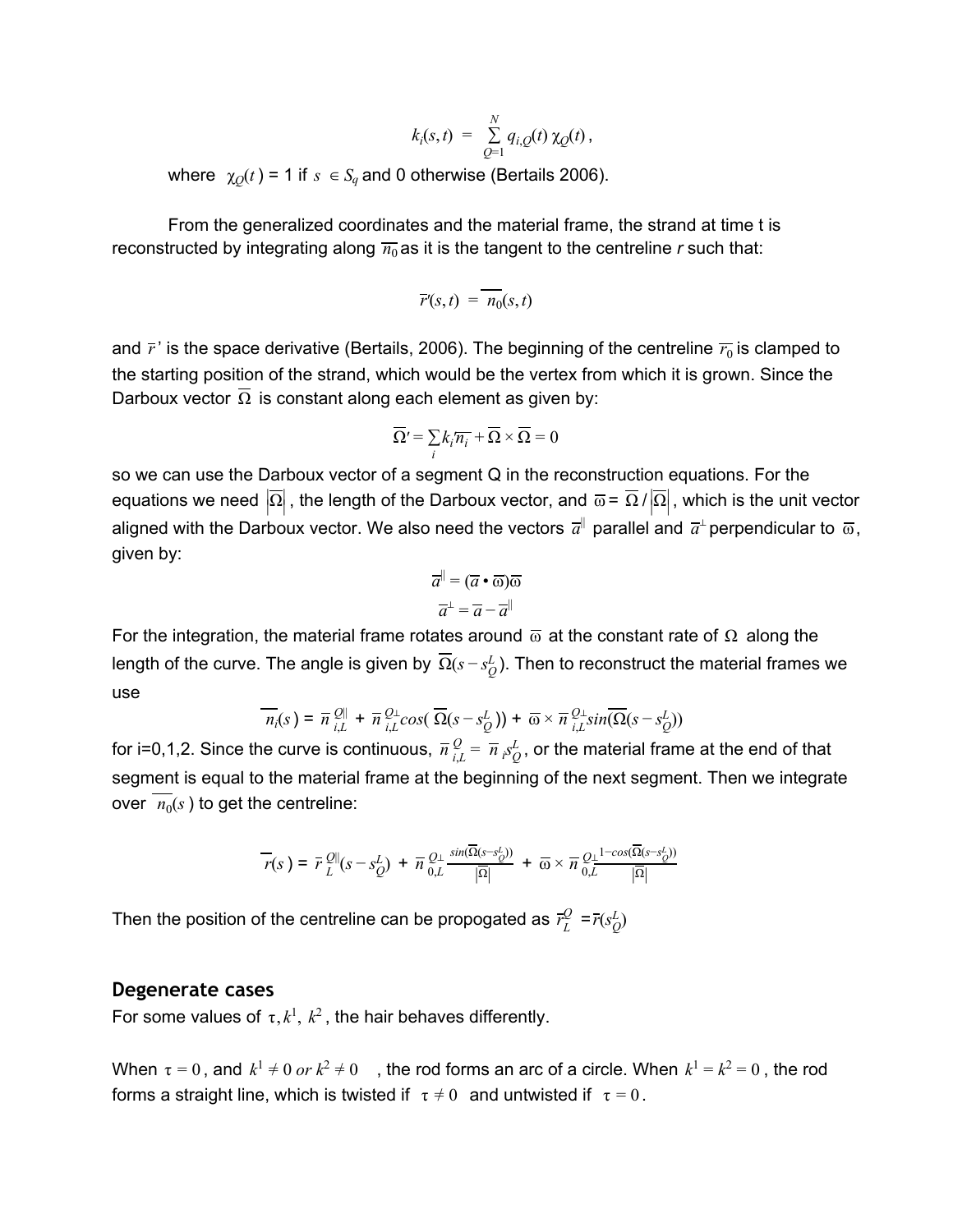

 $\tau = 0$ , and  $k^1 \neq 0$  or  $k^2 \neq 0$ 



#### **Internal Energy**

The dynamics of the super-helix are derived from Lagrangian equations of motion, which model kinetic energy, internal energy, and dissipation potential. In Bertails (2005), the configuration is calculated from the energies of the system. The potential energy of the rod is equal to:

$$
E_{hair} = E_g + E_e
$$

where  $E_g$  is the potential energy due to gravity and  $E_e$  is the internal elastic energy.

The eccentricity of the elliptical cross section of the hair is gives the moments of inertia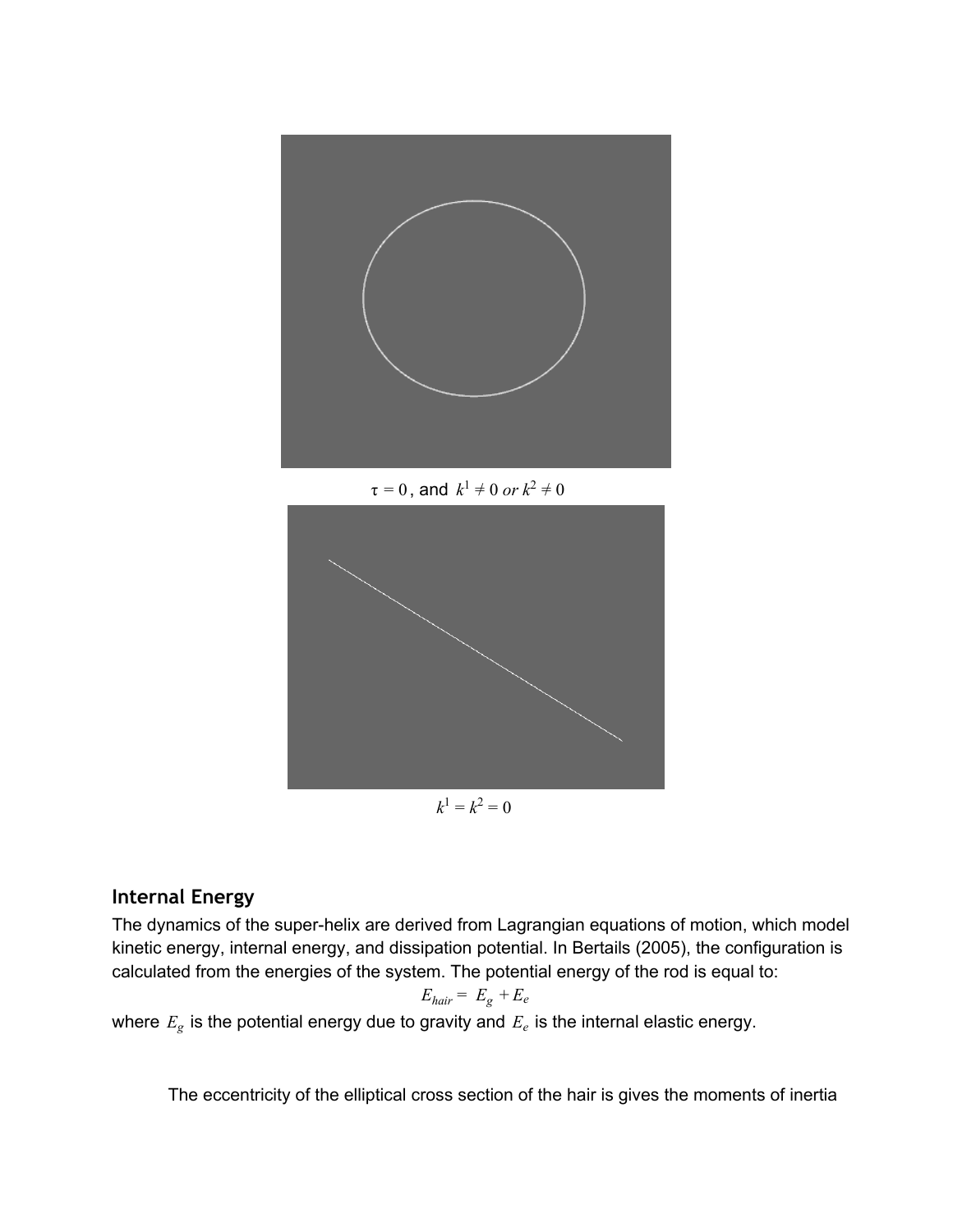for the equations. The eccentricity of the ellipse is given by

and

$$
e = \sqrt{1 - \frac{b^2}{a^2}}
$$

$$
r = \frac{a+b}{2}
$$

so that a is the major axis along  $\,n_{1}$  and b is the minor axis along  $\,n_{2}$  (Weisstein 2013b). Then it is solved for a and b using

$$
a = \frac{2r}{1 + \sqrt{1 - e^2}}
$$

$$
b = 2r - a
$$

Then the moments of inertia  $I_1$  along  $n_1$ ,  $I_2$  along  $n_2$ , and the axial moment of inertia *J* are calculated using the moment of inertia for an ellipse (Weisstein 2013a).

#### **Energy Minimization**

The part I struggled with was finding the configuration of the generalized coordinates that achieved the lowest energy. The idea is to travel in the direction negative to the gradient of the energy equation, as the the gradient usually leads to a maximum. Some methods to achieve this might include following the gradient of steepest descent, testing with the Rosenbrock method, or the Davidon–Fletcher–Powell method (Bertails 2005).

The algorithm is basically (Bertails 2005):

1. Initialize the hair energy and generalized coordinates

2. Until the energy stops decreasing, keep computing the elastic energy, reconstructing the curve, calculating the potential energy from gravity, and minimize.

#### **Lagrangian Equations of Motion**

In Bertails (2005), the method described uses minimizing the potential and elastic energies of the strand to solve for the configuration of the generalized coordinates. Alternatively, other sources such as Bertails (2006) use Lagrangian motion to model forces, including gravity, twist, and collisions. I had originally planned to implement collisions using the penalty forces like in Bertail (2005).

#### **Initialization**

The most important initial values for each strand are determined by the clamped root position and the shape of the helix. The initial axis of the material frame,  $n_0$ , is the normalized tangent of the strand and given by the normal to the vertex from which the hair is grown. The helical radius gives the starting curvatures  $\tau$ ,  $k^1$ ,  $k^2$ , given by equations: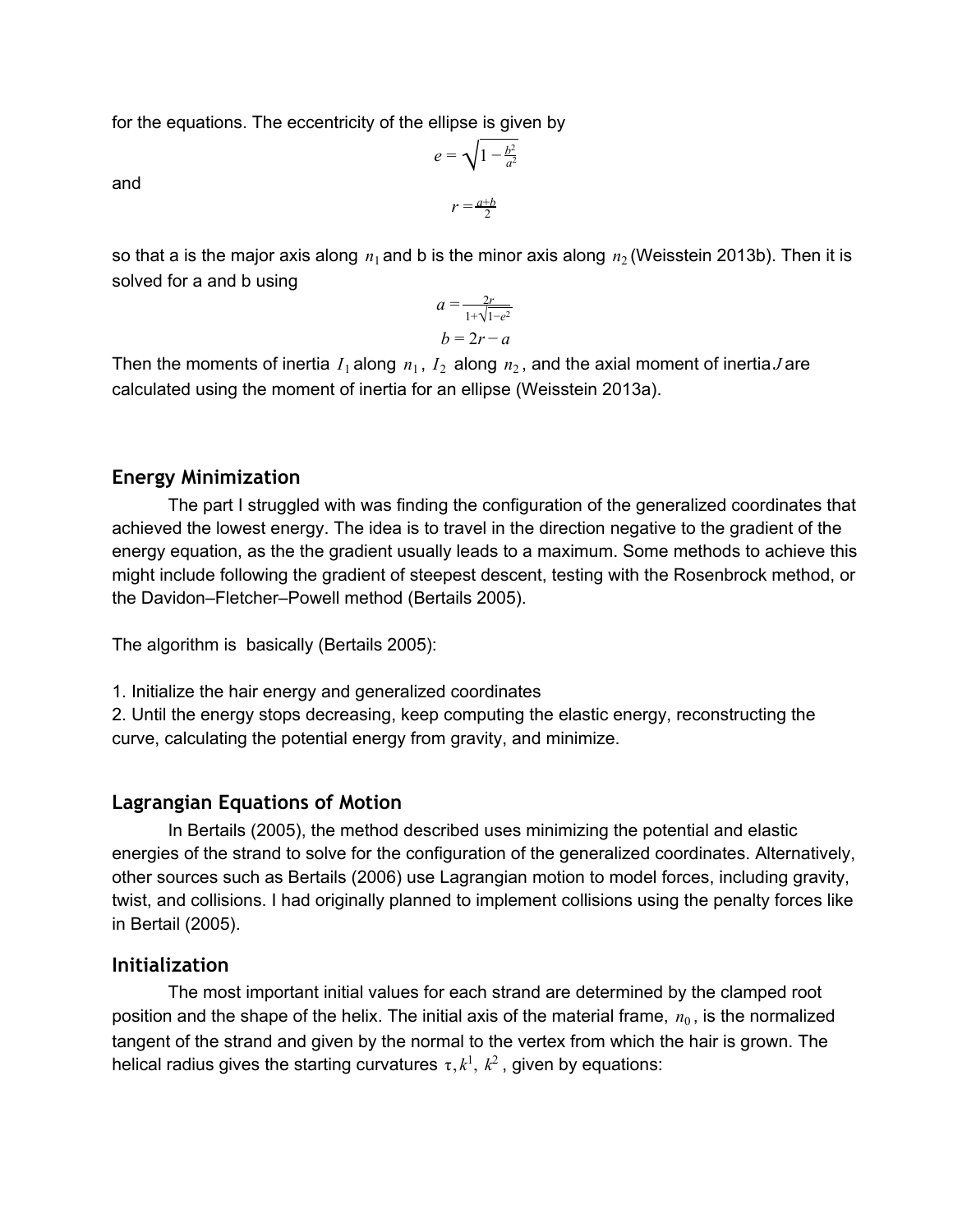$$
\tau^n = \frac{\Delta h}{2\pi r^h}
$$

$$
k_1^n = \frac{1}{r^h}
$$

$$
k_2^n = 0
$$

where  $r^h$  is the helical radius and  $\Delta h$  is the helical step.

From the normalized tangent  $n_0$  the remaining axes of the material frame can be calculated. To get an orthonormal basis from the unit vector  $n_0$ , the method proposed by Hughes and Möller (1999) is used as it is simple and efficient. In this method, the smallest component of the vector is set to 0, while the other two components are swapped and the first is negated. This yields the vector  $n_1$ , so the last vector  $n_2$  is calculated by taking the cross product  $n_0 \times n_1$ .

The default values I chose came from Bertails (2005) and Bertails (2006), which were taken from measurements of real clumps of hair. The papers give different values according to the type of hair desired, which range from thick and straight for smooth Asian hair, slightly curly for wavy and curly hair, or frizzy and tightly curled for African hair.

While incomplete, my original plan had also been to implement a styling tool for the super helix model that perhaps could make the unintuitive system easier to use. Since the natural curvatures of the hair define its initial resting shape, and the energy equations make use of the natural curvatures in calculating its potential energy, it would be simple to export the generalized coordinates as a way to save a hairstyle. This could also make it easier to save simulations as the generalized coordinates over each time step could be written out to a file and played back.

### Results

The complication of the energy minimization step and trying to figure how to calculate the gradients and directions to solve for the minimum was where I ran into trouble. While the logic of finding the configuration of the curvatures that would yield the lowest energy made sense, calculating that configuration proved to be an entirely different matter. In Bertails (2005), the energy minimization step is barely mentioned, making it look deceivingly simple. I believe I set myself up for failure trying to tackle these equations without the mathematical background necessary. At the surface the equations seemed fair enough, but implementing them was much, much more difficult than I anticipated.

I had attempted to solve the equations by importing math libraries for solving the minimization step, but the trouble was more about being unable to derive the equations for the gradient. There are a multitude of math libraries, though I found little describing how to utilize them to solve for multidimensional systems. As the super helices model depends on generalized coordinates around local material frames, solving for directions of the gradient and steps to take were far more confusing. Perhaps the approach of using the Lagrangian equation for motion may have been more successful,.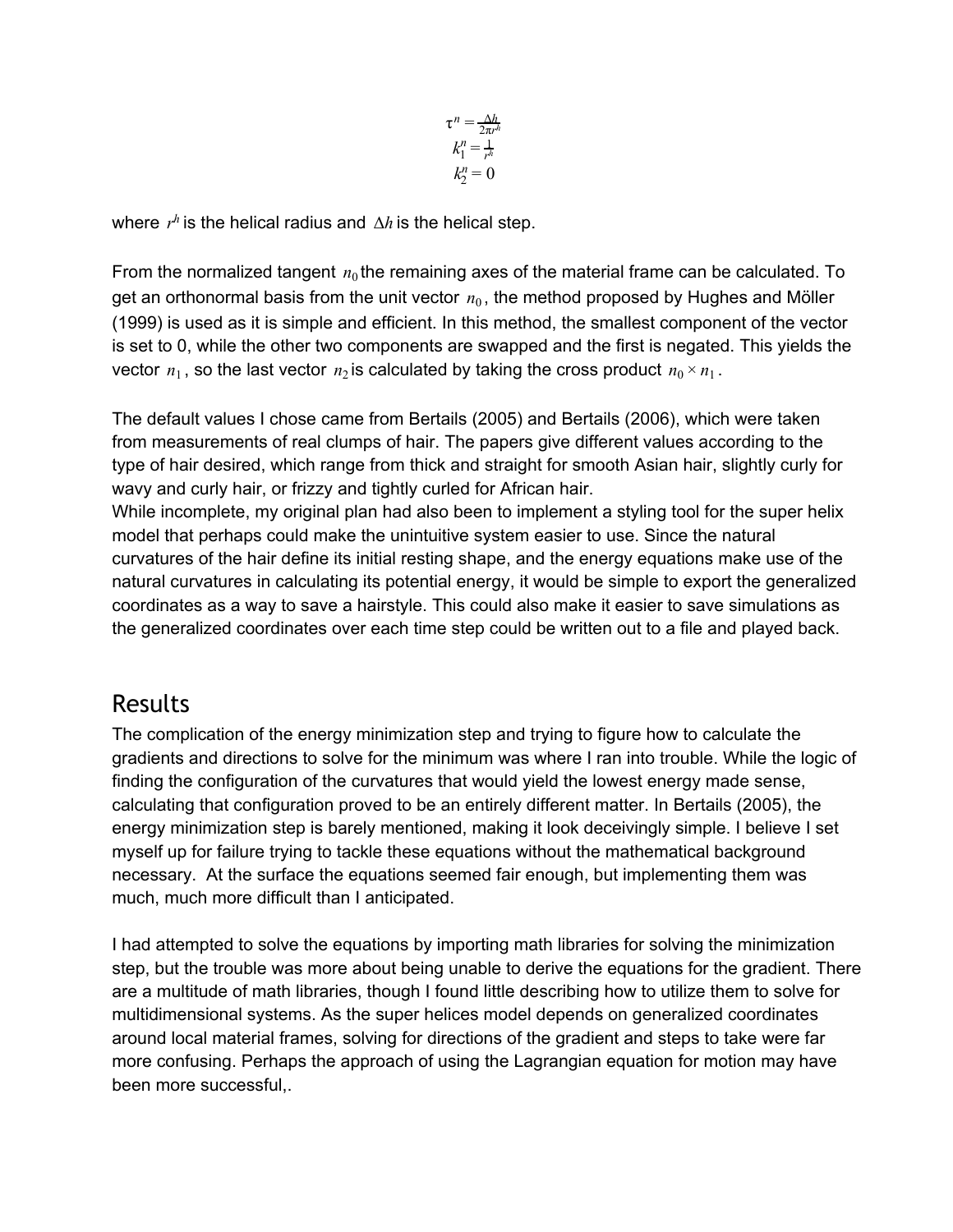The papers gloss over many of the crucial details assuming an audience well versed in physics, such as how to arrive at a configuration of the generalized coordinates from the dynamics equations. There is little said about time integration in any paper, making it unclear if the minimization was supposed to go until the minimum energy configuration was reached completely for a time step, or if each trial for finding the lowest energy might be a time step. The same system also switches between different methods of calculating the motion, going from energy minimization to Lagrangian motion. Perhaps this topic would have better been suited to an implementation in a technical computing program like MatLab. I spent entirely too long thinking I was so close to figuring it out instead of abandoning the topic. Instead of being stuck on this energy minimization step, I should have used the time to finish other components like the growing the hair from a mesh, interpolating strands, and create a user interface.

### Conclusion

The super-helices model for hair simulation is a very unintuitive method, yet realistic results for hair simulation are known to have been achieved. The details of the simulation are complex and scattered through different papers, and some important parts do not seem to be easily studied without a background in complex mathematics. While deciphering the inconsistencies of the notation and equations makes implementation difficult, the most difficult part was switching from the mindset of particle dynamics to a discretized adaption of a continuous model.

Overall, the intimidating task of untangling these equations proved to be too much for me to take on in this project. Perhaps it would have been achievable if I had spent less time earlier in the project looking into implementations with OpenCL and trying to decide exactly what the project should focus on, and rather let those ideas develop as the project came along. However, this project of implementing the Cosserat rod model and its reconstruction as a discrete system is a solid foundation for continuing work with achieving simulated behavior, styling tools, and potential as a plugin for other packages.

#### **References**

Bergou, M., Wardetzky, M., Robinson, S., Audoly, B., and Grinspun, E., 2008. Discrete Elastic Rods. *ACM Transactions on Graphics*, 27 (3), 63.

Bertails, F., Audoly, B., Querleux, B., Leroy, F., Lévêque, J. L., and Cani, M.P., 2005. Predicting Natural Hair Shapes by Solving the Statics of Flexible Rods . *Eurographics Short Papers.*